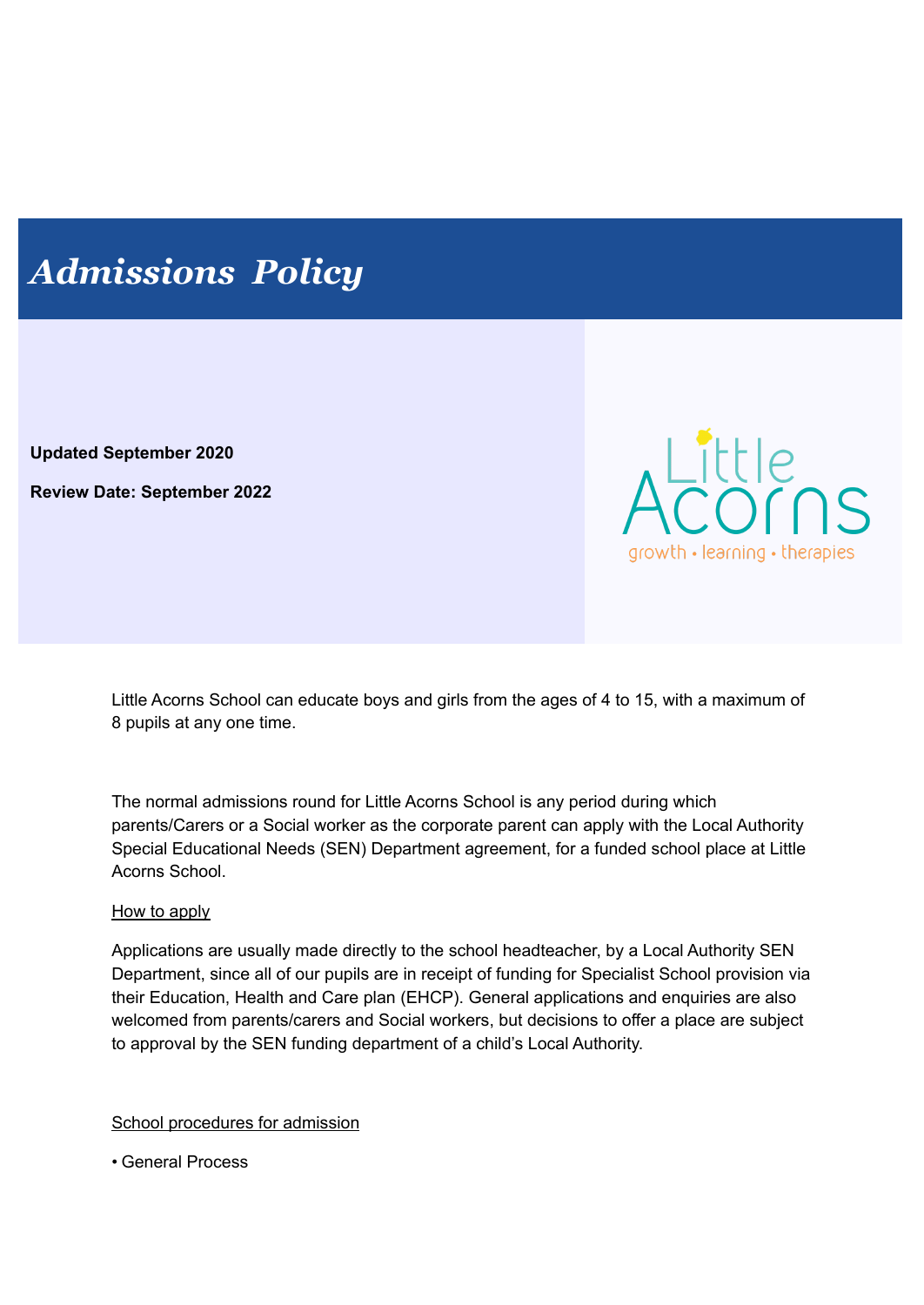All referrals to Little Acorns are managed by the Head Teacher, AlisonNeal and Responsible Individual Simon Bayliss. Our school is designated to support children whose primary special needs have been identified through Statutory assessment as Autistic Spectrum Disorder (ASD) and Social, Emotional and Mental Health (SEMH) or having speech, language and communication difficulties. However, in view of the complex nature of many special educational needs, Little Acorns School considers any referral on merit.

#### • Initial process for referrals

After the initial referral or request to consult is received from the relevant local authority the child, carers, parents, Social Worker and / or any other professional directly involved will be contacted. The school will arrange a meeting at the child's home, current school setting or at Little Acorns. It is not unusual for a number of meetings to take place. Following meetings, the Head Teacher will determine whether the school provision offered is likely to be suitable for the child's needs. If all parties agree that the school can provide suitable provision, then the school will outline that they can meet the child's needs and will advise the relevant local authority SEN department. The local authority will review the referral in line with their own policies and procedures and will decide if a school place at Little Acorns is to be offered to the child. The offer of a place made by Little Acorns school will be valid for a period of 30 days from this offer being made. After this period the offer will be considered invalid and any further consideration of a placement must be the subject of a further consultation. The reason for this 30-day cut off is to ensure the stability and welfare of the school cohort as a whole and to ensure other consultations can be considered and processed without concerns regarding outstanding offers. This is then followed by an initial network meeting that further identifies the child's strengths and difficulties with all professionals involved. This is designed to gather essential background information around learning and cognition and pertaining to risk assessment, health, medical, behaviour, social and emotional difficulties etc. All relevant consent forms are then completed. All this information must be shared before a start date / induction period can be initiated. Any strategies around risk that need to be put in place can be identified and agreed at this stage. Specific routine issues, boundaries and expectations are discussed and agreed.

#### • Induction period

Having considered and agreed to pursue the placement, the school formulate an induction timetable for a period of time dictated by the child's needs, circumstances etc. This, most often, will be a part-time integration within the pupil's class and will involve staged opportunities as part of an initial assessment. This timetable will build on the child's previous educational experience and also match the prevailing needs of the child. The length of the induction period will be based around the needs of the pupil. Ordinarily, we would anticipate induction having been completed once a pupil has attended on a full timetable for a 4-week period. Pupils will be full time as soon as practicable but this will take into account any relevant risk assessment at advice of other professionals. If the induction period has raised concerns regarding the safety and wellbeing of the pupil (or those around him/her) then this